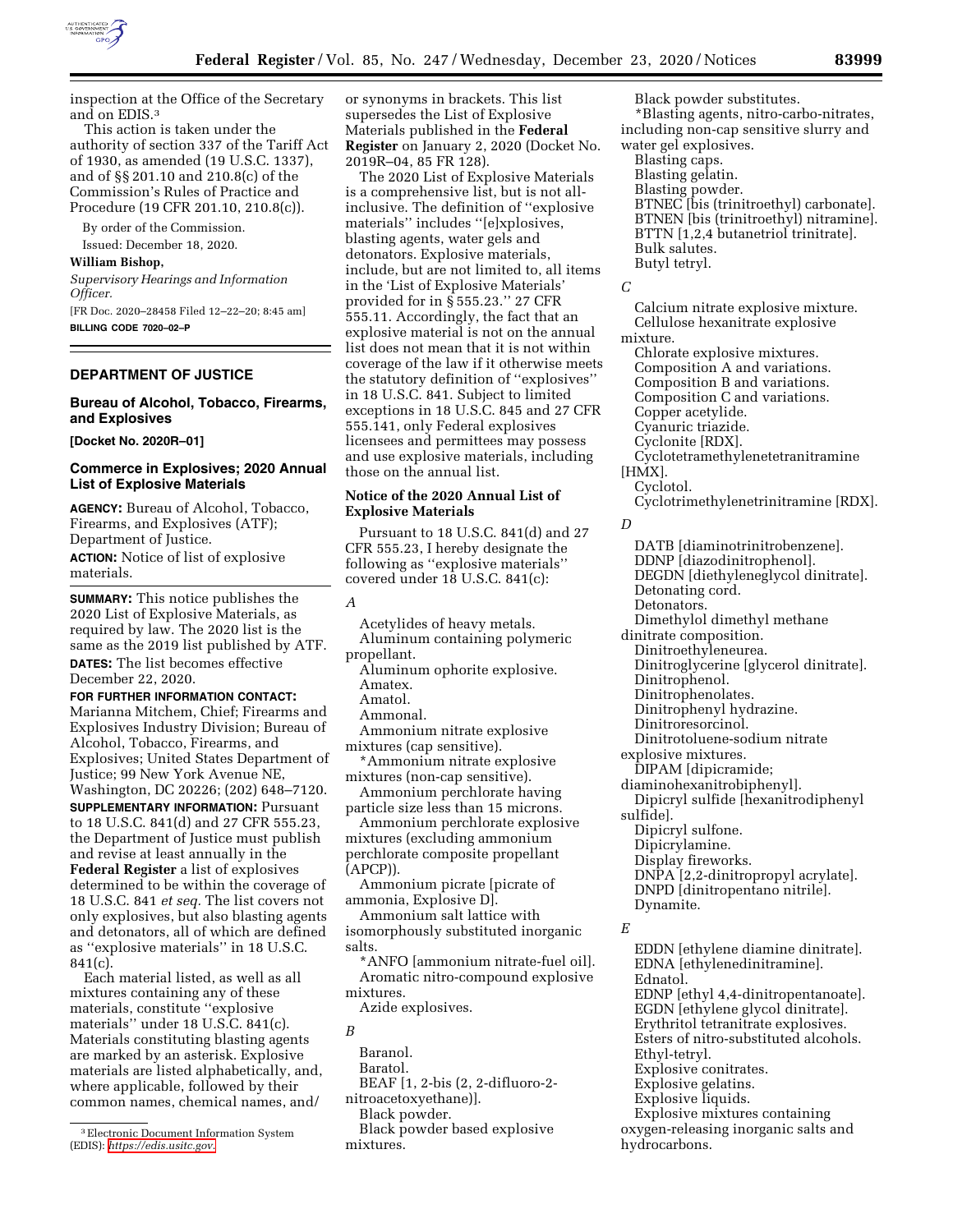Explosive mixtures containing oxygen-releasing inorganic salts and nitro bodies.

Explosive mixtures containing oxygen-releasing inorganic salts and water insoluble fuels.

Explosive mixtures containing oxygen-releasing inorganic salts and water soluble fuels.

Explosive mixtures containing sensitized nitromethane.

Explosive mixtures containing tetranitromethane (nitroform).

Explosive nitro compounds of aromatic hydrocarbons.

Explosive organic nitrate mixtures. Explosive powders.

#### *F*

Flash powder. Fulminate of mercury. Fulminate of silver. Fulminating gold. Fulminating mercury. Fulminating platinum. Fulminating silver.

#### *G*

Gelatinized nitrocellulose. Gem-dinitro aliphatic explosive mixtures. Guanyl nitrosamino guanyl tetrazene. Guanyl nitrosamino guanylidene hydrazine.

Guncotton.

# *H*

Heavy metal azides. Hexanite. Hexanitrodiphenylamine. Hexanitrostilbene. Hexogen [RDX]. Hexogene or octogene and a nitrated N-methylaniline. Hexolites. HMTD [hexamethylenetriperoxidediamine]. HMX [cyclo-1,3,5,7-tetramethylene 2,4,6,8-tetranitramine; Octogen]. Hydrazinium nitrate/hydrazine/

aluminum explosive system. Hydrazoic acid.

#### *I*

Igniter cord. Igniters. Initiating tube systems.

#### *K*

KDNBF [potassium dinitrobenzofuroxane].

#### *L*

Lead azide. Lead mannite. Lead mononitroresorcinate. Lead picrate. Lead salts, explosive. Lead styphnate [styphnate of lead, lead trinitroresorcinate].

Liquid nitrated polyol and trimethylolethane. Liquid oxygen explosives. *M*  Magnesium ophorite explosives. Mannitol hexanitrate. MDNP [methyl 4,4 dinitropentanoate]. MEAN [monoethanolamine nitrate]. Mercuric fulminate. Mercury oxalate. Mercury tartrate. Metriol trinitrate. Minol-2 [40% TNT, 40% ammonium nitrate, 20% aluminum]. MMAN [monomethylamine nitrate]; methylamine nitrate. Mononitrotoluene-nitroglycerin mixture. Monopropellants. *N*  NIBTN [nitroisobutametriol trinitrate]. Nitrate explosive mixtures. Nitrate sensitized with gelled nitroparaffin.

Nitrated carbohydrate explosive. Nitrated glucoside explosive. Nitrated polyhydric alcohol explosives. Nitric acid and a nitro aromatic compound explosive. Nitric acid and carboxylic fuel explosive. Nitric acid explosive mixtures. Nitro aromatic explosive mixtures. Nitro compounds of furane explosive mixtures. Nitrocellulose explosive. Nitroderivative of urea explosive mixture. Nitrogelatin explosive. Nitrogen trichloride. Nitrogen tri-iodide. Nitroglycerine [NG, RNG, nitro, glyceryl trinitrate, trinitroglycerine]. Nitroglycide. Nitroglycol [ethylene glycol dinitrate, EGDN]. Nitroguanidine explosives. Nitronium perchlorate propellant mixtures. Nitroparaffins Explosive Grade and ammonium nitrate mixtures. Nitrostarch. Nitro-substituted carboxylic acids. Nitrotriazolone [3-nitro-1,2,4-triazol-5-one]. Nitrourea. *O* 

Octogen [HMX]. Octol [75 percent HMX, 25 percent TNT]. Organic amine nitrates. Organic nitramines.

PBX [plastic bonded explosives].

Pellet powder. Penthrinite composition. Pentolite. Perchlorate explosive mixtures. Peroxide based explosive mixtures. PETN [nitropentaerythrite, pentaerythrite tetranitrate, pentaerythritol tetranitrate]. Picramic acid and its salts. Picramide. Picrate explosives. Picrate of potassium explosive mixtures. Picratol. Picric acid (manufactured as an explosive). Picryl chloride. Picryl fluoride. PLX [95% nitromethane, 5% ethylenediamine]. Polynitro aliphatic compounds. Polyolpolynitrate-nitrocellulose explosive gels. Potassium chlorate and lead sulfocyanate explosive. Potassium nitrate explosive mixtures. Potassium nitroaminotetrazole. Pyrotechnic compositions. Pyrotechnic fuses. PYX [2,6-bis(picrylamino)] 3,5 dinitropyridine. *R*  RDX [cyclonite, hexogen, T4, cyclo-1,3,5,-trimethylene-2,4,6,-trinitramine; hexahydro-1,3,5-trinitro-S-triazine]. *S*  Safety fuse. Salts of organic amino sulfonic acid explosive mixture. Salutes (bulk). Silver acetylide. Silver azide. Silver fulminate. Silver oxalate explosive mixtures. Silver styphnate. Silver tartrate explosive mixtures. Silver tetrazene. Slurried explosive mixtures of water,

inorganic oxidizing salt, gelling agent, fuel, and sensitizer (cap sensitive).

Smokeless powder.

Sodatol.

Sodium amatol.

Sodium azide explosive mixture.

Sodium dinitro-ortho-cresolate.

Sodium nitrate explosive mixtures. Sodium nitrate-potassium nitrate

explosive mixture.

Sodium picramate.

- Squibs.
	- Styphnic acid explosives.

*T* 

Tacot [tetranitro-2,3,5,6-dibenzo-1,3a,4,6a tetrazapentalene]. TATB [triaminotrinitrobenzene]. TATP [triacetonetriperoxide].

*P*